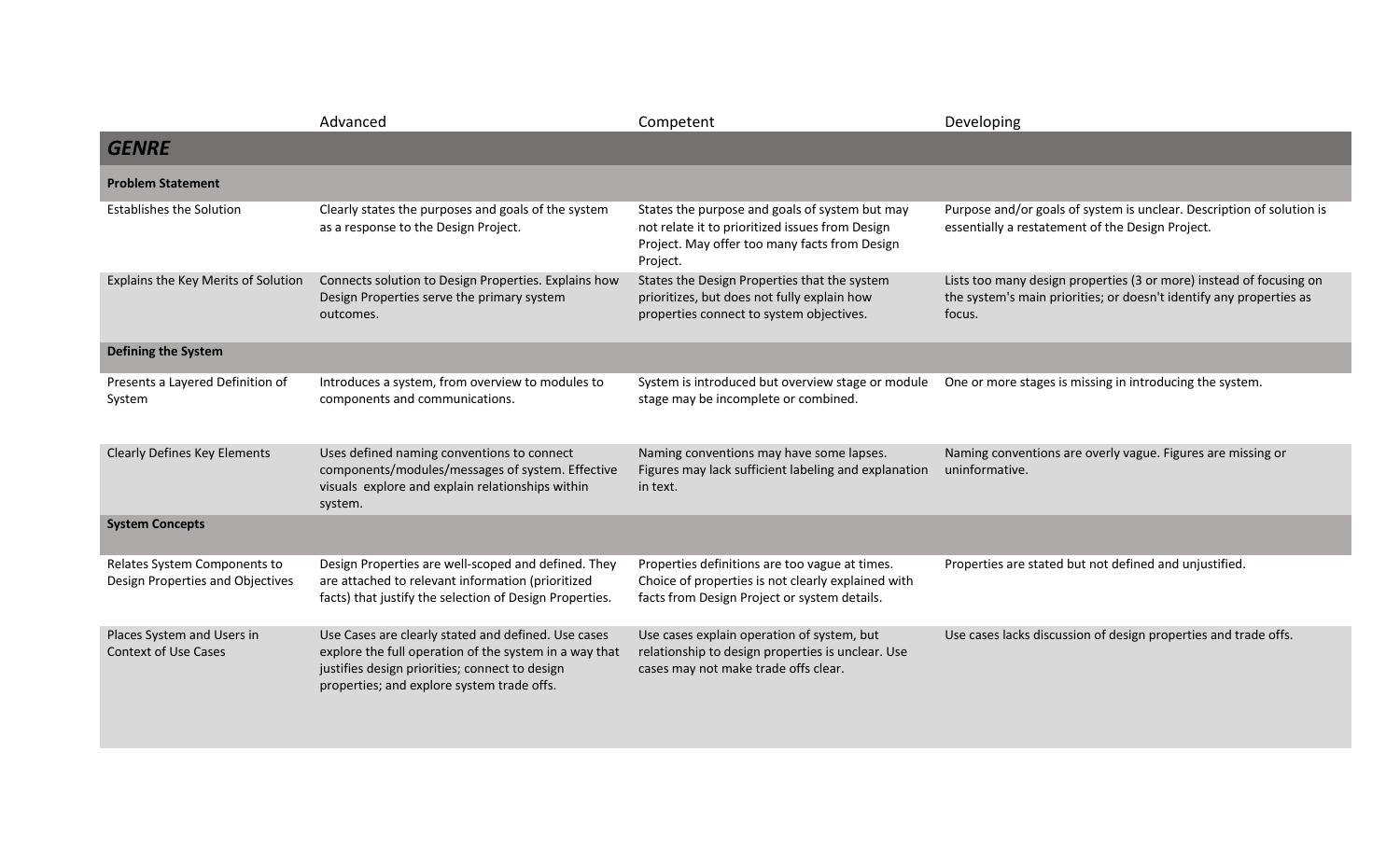## *ARGUMENT*

| <b>Reasoning</b>                                            |                                                                                                                                                                                       |                                                                                                                                            |                                                                                                                                    |
|-------------------------------------------------------------|---------------------------------------------------------------------------------------------------------------------------------------------------------------------------------------|--------------------------------------------------------------------------------------------------------------------------------------------|------------------------------------------------------------------------------------------------------------------------------------|
| Applies systems reasoning to<br>design                      | Arguments arise from systems concepts: design<br>properties, use cases, techniques, and<br>measurements. Focus demonstrates how systems<br>serves users or researchers.               | Uses system concepts sporadically. Body of paper<br>largely lacks systems concepts in its reasoning.                                       | Paper neglects system concepts. May only mention system concepts<br>as design properties in introduction.                          |
| Articulates choices that were<br>made and why               | Sections lead with a clearly articulated design choice.<br>This choice is then explained and justified with<br>Systems concepts and rationale.                                        | Design choices may be buried within sections.<br>"How" consistently precedes "why." Choices are<br>mostly stated, but some may be missing. | Design choices are left implicit. Reasons for choices are absent.                                                                  |
| <b>Justification</b>                                        |                                                                                                                                                                                       |                                                                                                                                            |                                                                                                                                    |
| Uses Systems Topics for<br>Justification                    | Justifications are based in Design Properties,<br>techniques, methods, or measurements appropriate<br>to the design choice and level of specificity.                                  | Justifications do not consistently connect back to<br>systems concepts.                                                                    | Justifications rarely or never connect back to system concepts.                                                                    |
| Justifications fit proper sections                          | Justifications matches the level of detail and<br>specificity appropriate to the section of paper and<br>level of design.                                                             | Some justifications may go into too much detail for<br>section or leave important choices unexplained.                                     | Justifications are consistently underexplained.                                                                                    |
| Evidence                                                    |                                                                                                                                                                                       |                                                                                                                                            |                                                                                                                                    |
| Evidence is appropriate to stage of<br>the paper            | Evidence matches the appeal used. Design Property<br>appeal explains value of property to solution. Metric<br>appeal explains how metric is appropriate to evaluate<br>function. Etc. | Occasionally evidence is missing or inappropriate<br>to section, such as a lack of design property<br>justification in introduction.       | Evidence is consistently missing or off-target, such as a lack of design<br>property discussion or complete reliance upon metrics. |
| Evidence is clearly explained as<br>part of a design choice | Evidence is related directly to the choice it supports.<br>Metatextually and structurally, the evidence is<br>explained as part of the choice.                                        | Evidence is stated, but text does not connect<br>evidence to the actual design choice and why it<br>was made.                              | Evidence is lacking or completely isolated from discussion of design<br>choices.                                                   |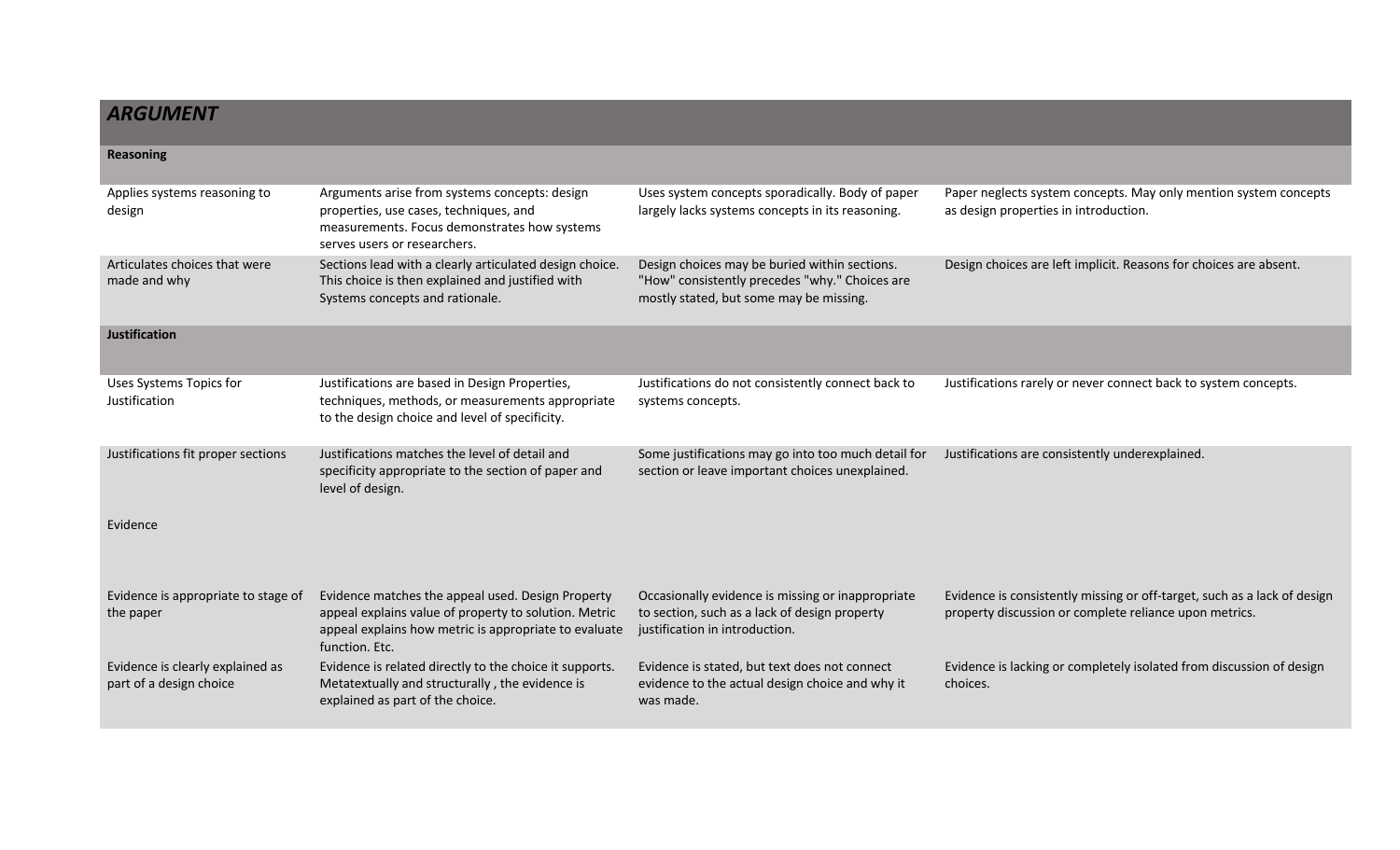| <b>DISCOURSE</b>                                       |                                                                                                                                                                              |                                                                                                                                                                                                 |                                                                                                                                                  |
|--------------------------------------------------------|------------------------------------------------------------------------------------------------------------------------------------------------------------------------------|-------------------------------------------------------------------------------------------------------------------------------------------------------------------------------------------------|--------------------------------------------------------------------------------------------------------------------------------------------------|
| <b>Structure</b>                                       |                                                                                                                                                                              |                                                                                                                                                                                                 |                                                                                                                                                  |
| <b>Contains Appropriate Sections</b>                   | Paper has distinct sections for Problem Statement,<br>System Overview, System Description, Use Cases, and<br>Summary.                                                        | Paper has required sections, but organizations may<br>not make these easy to scan and thus quickly find<br>core sections.                                                                       | One or more sections is absent.                                                                                                                  |
| Sections Meet Audience and<br><b>Genre Conventions</b> | Each section builds its argument for systems'<br>concepts and explains choices clearly, while<br>acknowledging audience knowledge from the Design<br>Project and discipline. | Most sections connect to one another, but<br>transitions may be absent and a section or two<br>may largely operate in isolation without reference<br>to previous sections.                      | Sections do not refer to one another nor share internal logic. Sections<br>might read like independent papers.                                   |
| Organization                                           |                                                                                                                                                                              |                                                                                                                                                                                                 |                                                                                                                                                  |
| Prioritization                                         | Paper prioritizes design choices and justifications<br>within the body of the paper.                                                                                         | Some sections may lapse in highlighting design<br>choices and justifications                                                                                                                    | Design choices and justifications are regularly throughout the paper.                                                                            |
| Transitions                                            | Transitions explain how sections relate to one<br>another and connect design and justifications in a<br>compelling manner.                                                   | Transitions may be superficial or imprecise at<br>times, but sections still connect to one another.                                                                                             | Transitions are missing throughout or consist wholly of imprecise or<br>cliché transitions that do not signal appropriate meanings.              |
| <b>Syntactic and Grammatical Clarity</b>               | Sentences and paragraphs use appropriate subjects,<br>informative verbs, and syntax appropriate to the<br>explanation.                                                       | Choice of subject may not always match the needs<br>of the sentence. The paper may over rely upon first<br>person or passive voice rather than using them in a<br>rhetorically informed manner. | Sentences are hard to understand. Fail to relate concepts from one<br>sentence to the next.                                                      |
| References (if needed)                                 | Outside references (if they exist) are cited and use a<br>formal method for works cited. References are<br>smoothly integrated into text.                                    | Citations and references exist (if needed) but lack<br>proper formatting.                                                                                                                       | References (if needed) are insufficiently notated. May exist but only<br>linked to a URL or consist of only in-text or works cited but not both. |